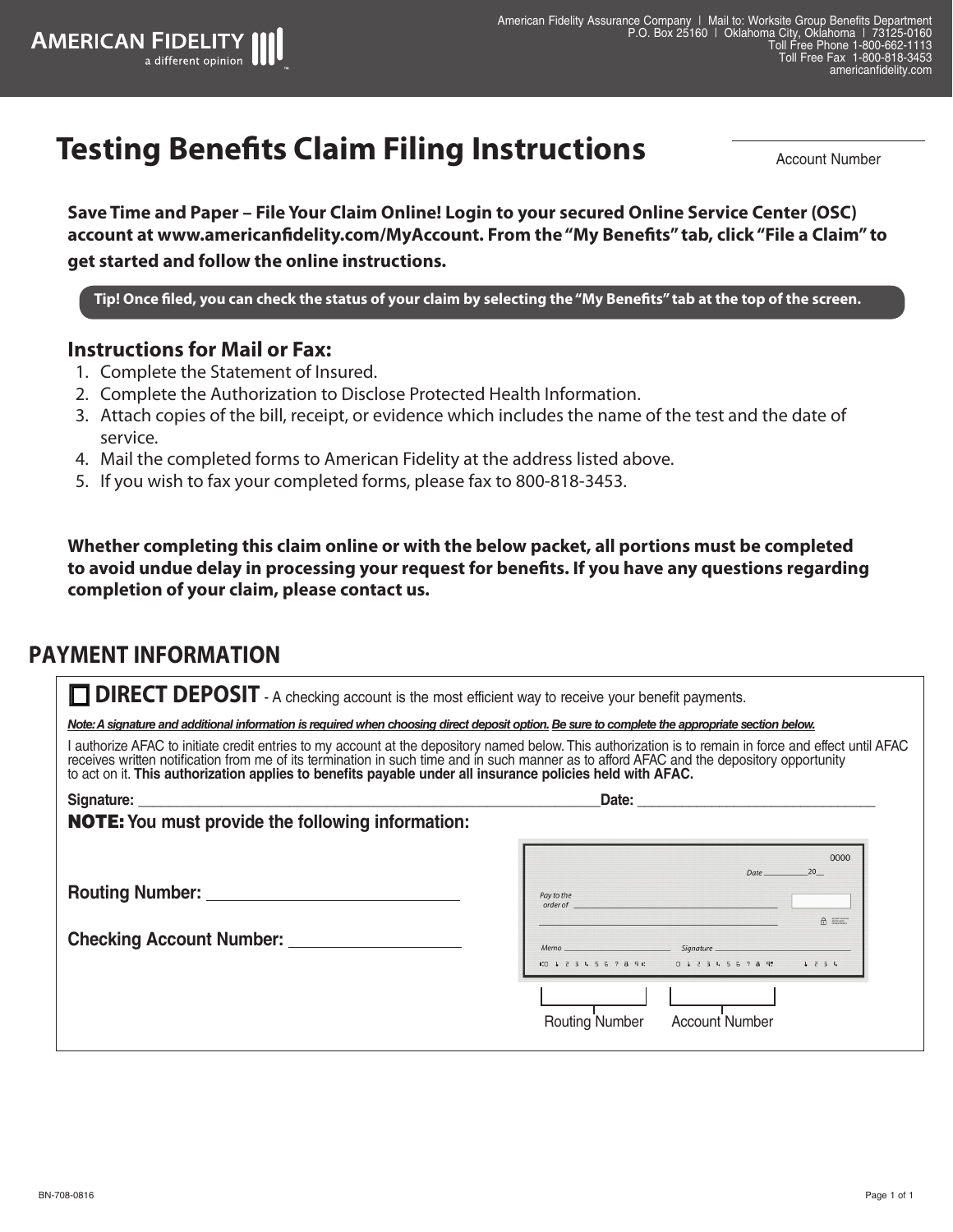# **Statement of Insured**

#### **EMPLOYEE INFORMATION**

| To be completed by Employee.                             | (Please Print)          |
|----------------------------------------------------------|-------------------------|
| Full Name: (last, first, middle initial)                 | Account Number:         |
| Date of Birth:                                           | Social Security Number: |
| Residence: (street, city, state and zip code)            |                         |
| Mailing Address: (P.O. Box or street, city and zip code) |                         |
| Email Address:                                           | Telephone Number:       |

### **PATIENT INFORMATION**

|                                                                       |  |             |                                             |              |                |  |  | (Please Print) |  |
|-----------------------------------------------------------------------|--|-------------|---------------------------------------------|--------------|----------------|--|--|----------------|--|
| PATIENT INFORMATION (CHECK ONE)<br>For whom do you make this request? |  | $\Box$ Self | <b>□</b> Spouse                             | $\Box$ Child | $\Box$ Other   |  |  |                |  |
| Full Name: (last, first, middle initial)                              |  |             |                                             |              | Date of Birth: |  |  |                |  |
| Cancer Diagnostic Benefit<br>□ Accident Only Wellness Benefit         |  |             | □ Critical Illness Health Screening Benefit |              |                |  |  |                |  |
| certify this information is true and correct.                         |  |             |                                             |              |                |  |  |                |  |
|                                                                       |  |             |                                             |              |                |  |  |                |  |
| Signature:                                                            |  |             |                                             | Date:        |                |  |  |                |  |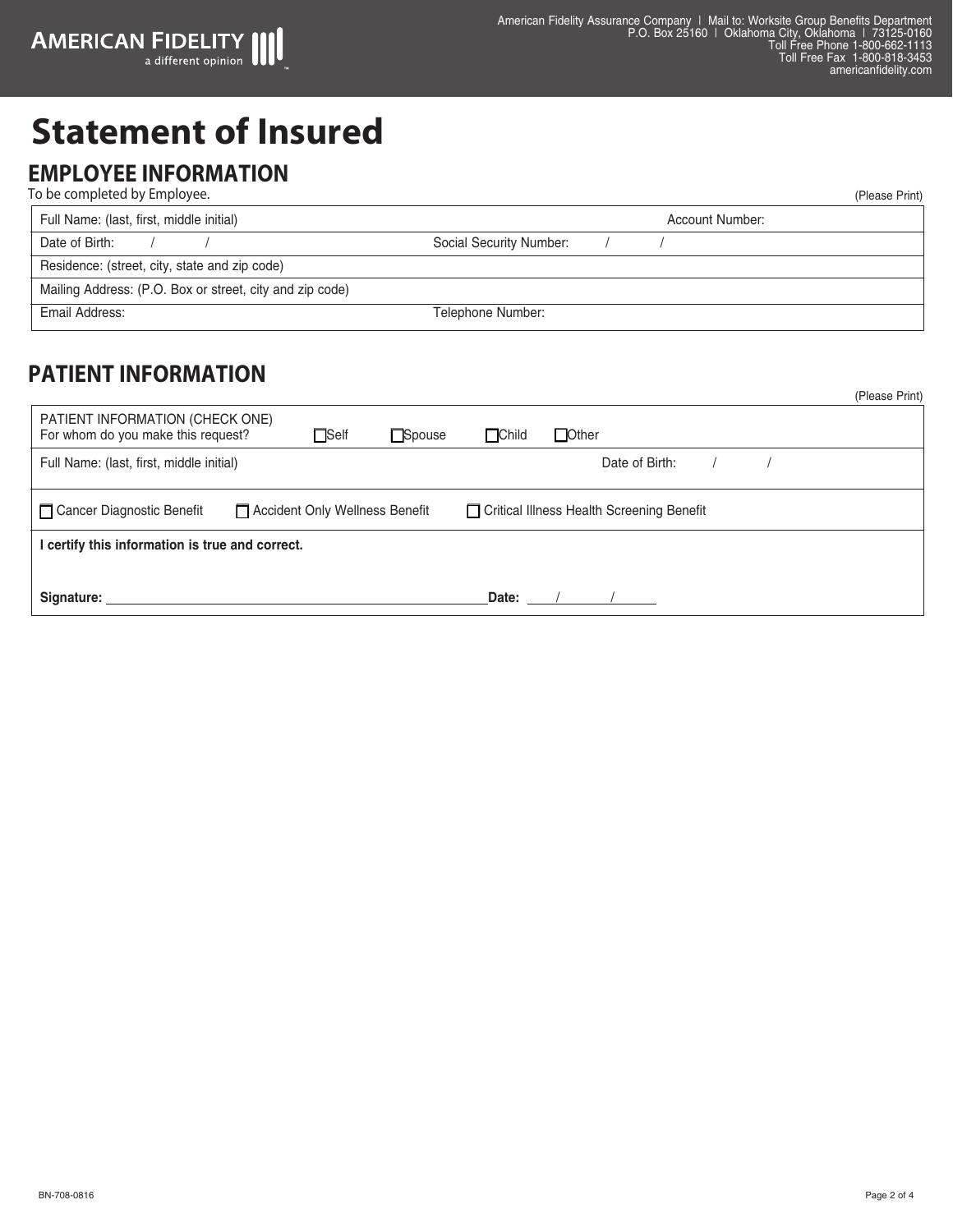## AUTHORIZATION TO DISCLOSE INFORMATION INCLUDING PROTECTED HEALTH INFORMATION

I hereby authorize the entities specified below to disclose any information about me or my dependents' health including my or my dependents' entire medical record and history of treatment for physical and/or emotional illness to include psychological testing, except psychotherapy notes, to individuals representing American Fidelity Assurance Company (AFAC) who are involved in determining whether I am eligible for benefits under my insurance coverage. Those so authorized are: a) licensed physicians or medical practitioners; b) hospitals, clinics or medically-related facilities; c) health plans; d) Veteran's Administration; e) past or present employers; f) pharmacy; g) insurance companies; h) the Social Security Administration; i) retirement systems; j) Department of Motor Vehicles, and k) Workers' Compensation Carrier. Colorado state law prohibits the redisclosure or reuse of information disclosed about a Colorado resident under this authorization.

**NOTICE:** Information authorized for release may include information on communicable or venereal diseases such as hepatitis, syphilis, gonorrhea, HIV/AIDS (Human Immunodeficiency Virus/Acquired Immune Deficiency Syndrome) or other conditions for which you may have been treated. For Maine residents, information authorized for release may include information on communicable or venereal diseases such as hepatitis, syphilis, gonorrhea, AIDS/ARC (Acquired Immune Deficiency Syndrome / AIDS Related Complex) or other conditions for which you may have been treated. This authorization excludes disclosure of the result of a test for HIV if you have tested HIV positive but have not developed symptoms of the disease AIDS. Such test results shall not be discovered or published. Nothing in this caveat will prohibit this authorization from including the fact that you have AIDS. For Vermont residents, this authorization does not require disclosure of prior HIV-related tests. For Wisconsin residents, results of AIDS/HIV test do not need to be reported if they were done at any anonymous counseling and testing site, if the test was not an FDA-licensed blood test, or through the use of a home test kit. For Arizona residents, release of HIV/AIDS-related information can only be disclosed for a period not to exceed 180 days from the date shown below.

**I understand that I may refuse to sign this authorization; however, if I do not sign the authorization, my failure to sign the authorization may result in a denial or a delay of benefits**. I understand that I may revoke this authorization at any time by writing to American Fidelity Assurance Company, PO Box 25160, Oklahoma City, OK 73125-0160 or by calling, toll-free, 1-800-662- 1113. I understand that my right to revoke this authorization is limited to the extent that: AFAC has taken action in reliance on the authorization; or, the law provides AFAC with the right to contest my insurance coverage or a claim under my insurance coverage. A copy of this authorization will be as valid as the original.

I understand that if protected health information is disclosed to a person or organization that is not required to comply with federal privacy regulations, the information may be redisclosed and no longer protected by the federal privacy regulations.

In addition to the Protected Health Information described above, I also authorize American Fidelity to access any other type of information deemed necessary to investigate my claim. This information includes but is not limited to financial information, information submitted or related to insurance claim(s) or insurance coverage(s) and employment records. Any party holding this information is hereby authorized to release it to American Fidelity.

For health insurance coverage this authorization will expire twenty-four months from the date it is signed or upon termination of my insurance policy, whichever occurs first. For insurance coverage other than health insurance, this authorization will expire twenty-four months from the date it is signed or upon expiration of my claim for benefits, whichever occurs first.

**AMERICAN FIDELITY**<br>a different opinion

AFA Account# Printed Name of Patient Patient's Date of Birth

Signature (Patient) or Personal Representative (if applicable) Date Signed Date Signed

Relationship of Personal Representative to Patient (if applicable) *If authorization is supplied by a personal representative, a description of the authority to act on behalf of the Insured must be included.*

**Please retain a copy for your personal records, or you may request a copy from our Company.**